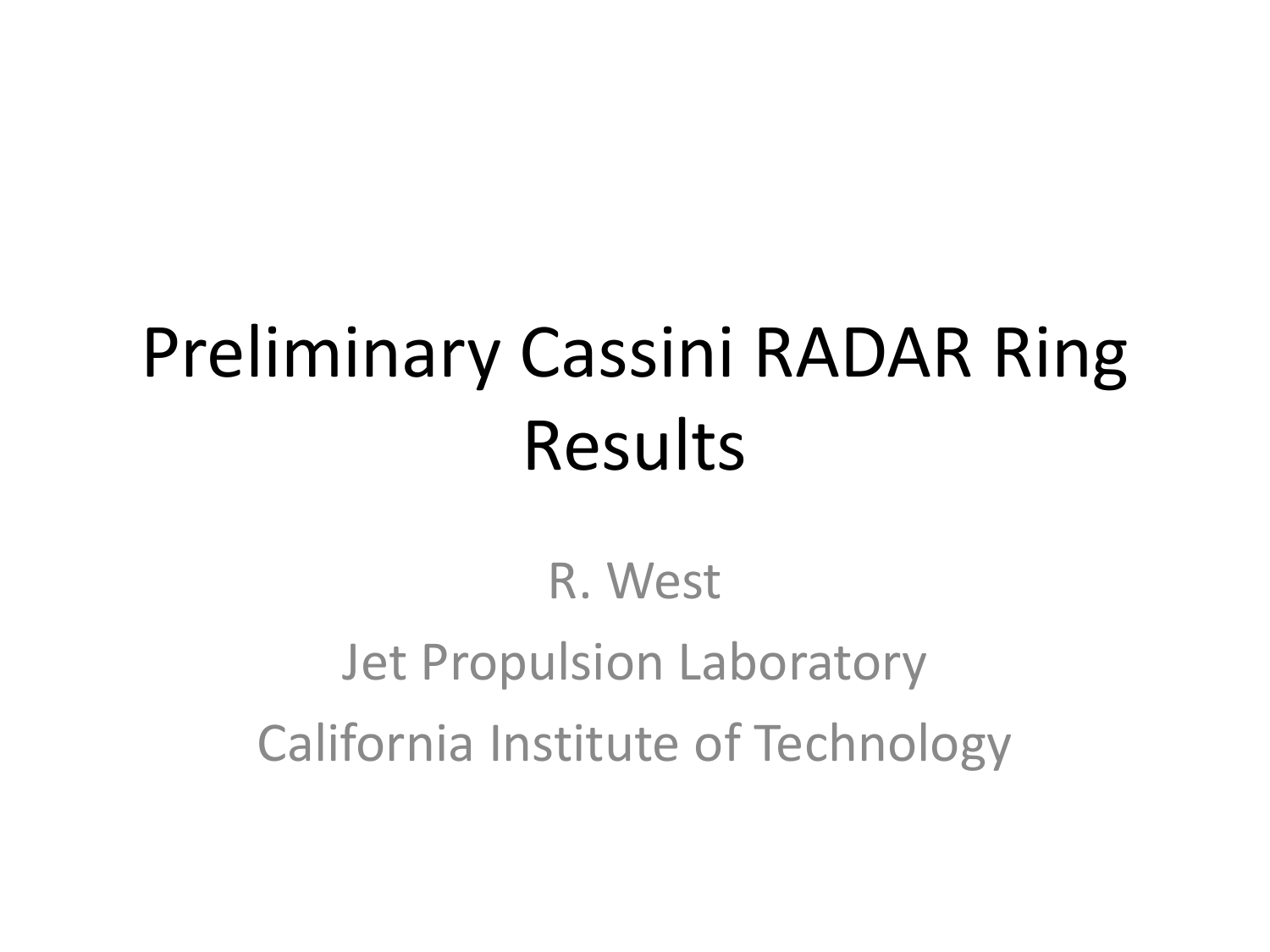## Preliminary Backscatter

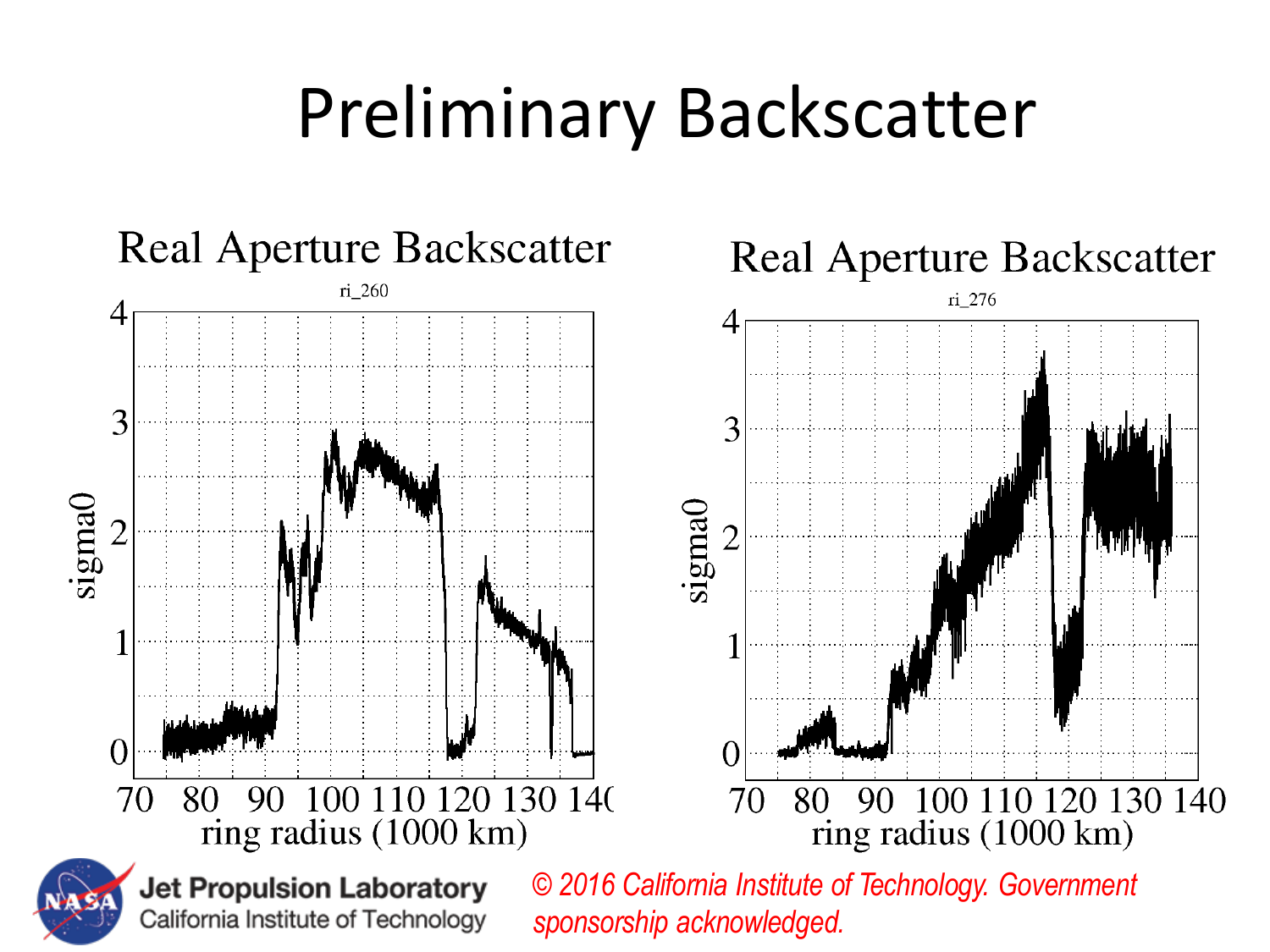## Preliminary Backscatter Closeup C-ring

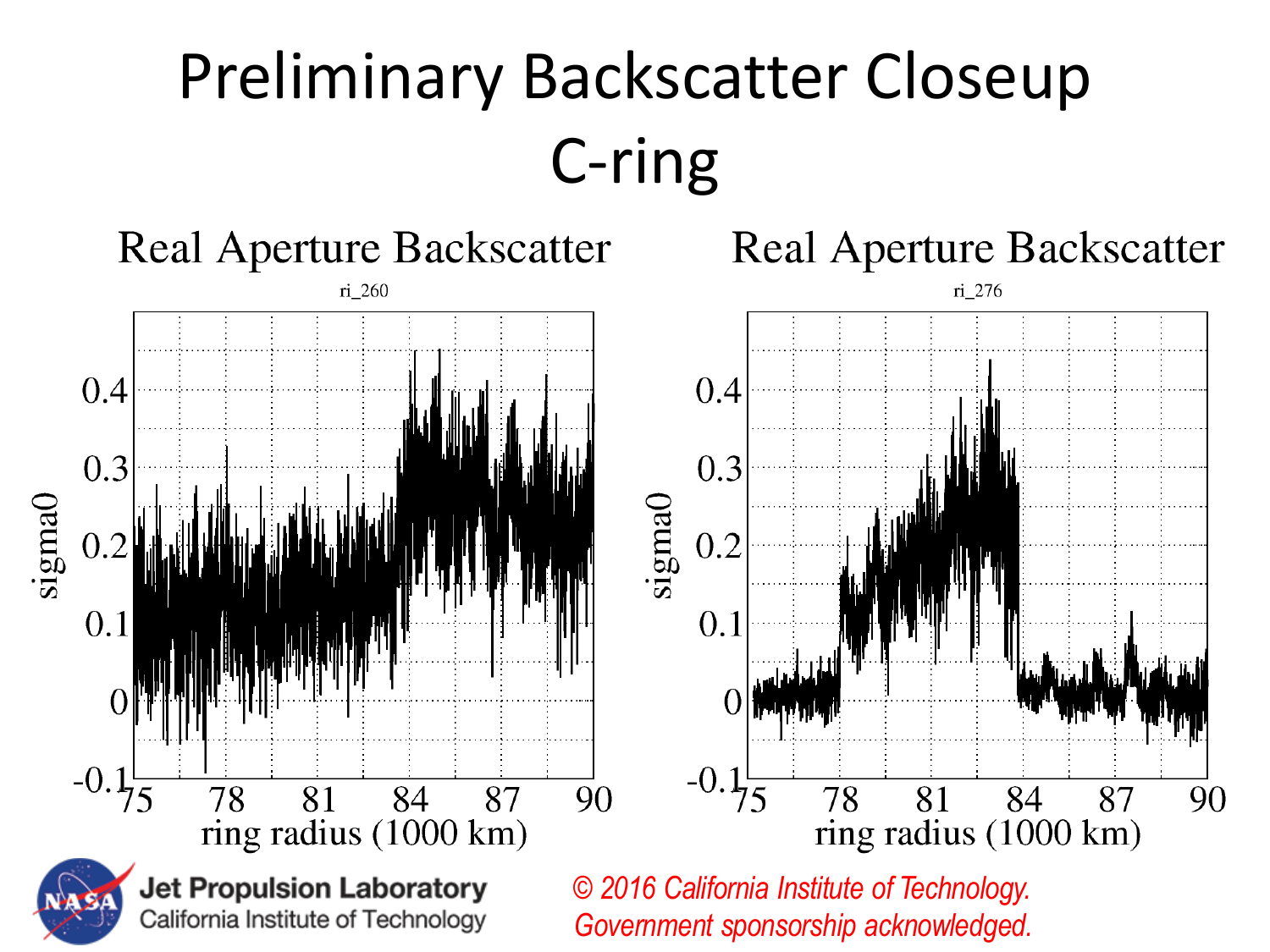## Preliminary Backscatter Closeup Outer A-ring

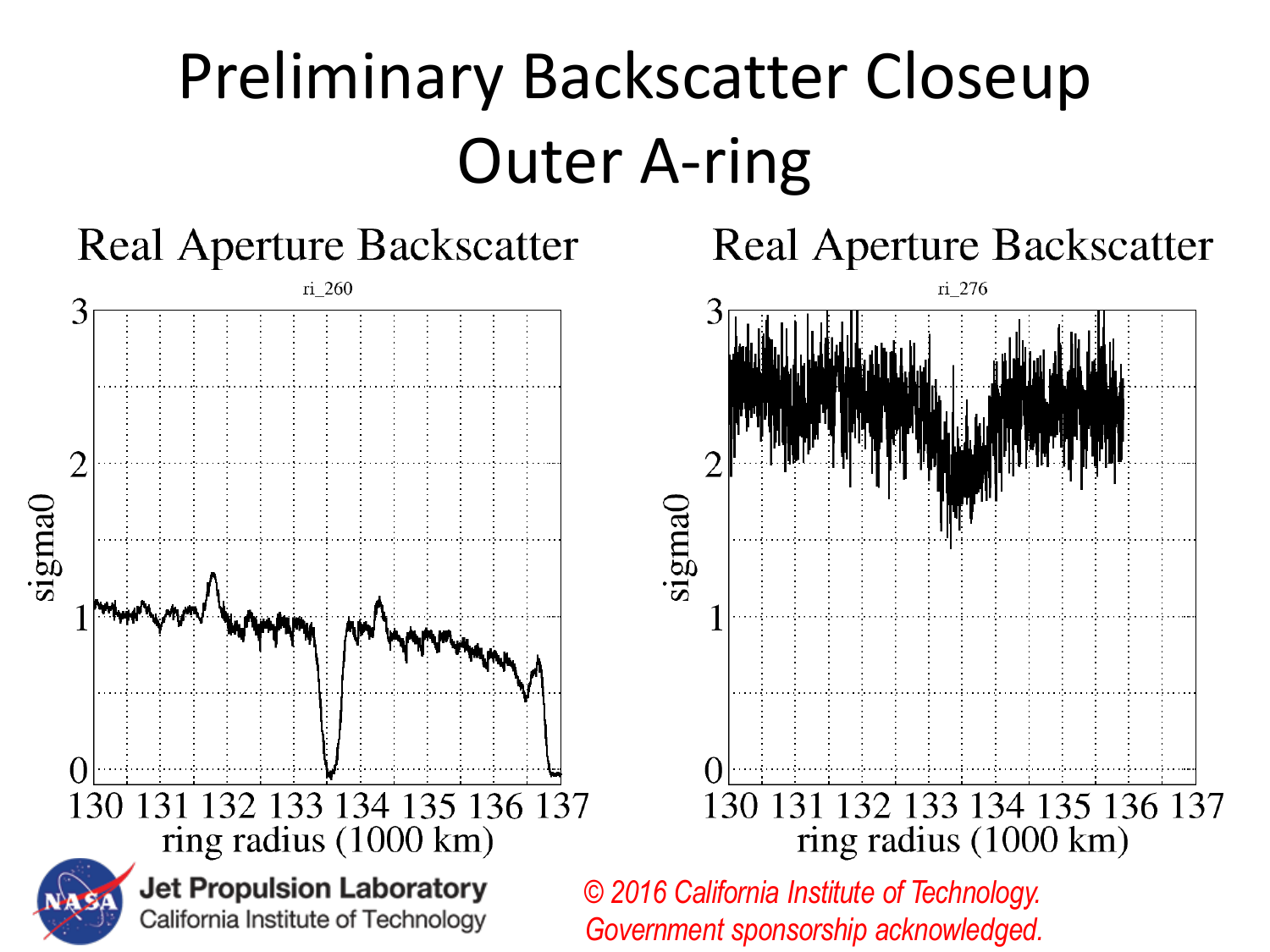#### 1-D Range Slicing



#### Geometric Smearing

|                     | Inner C<br>Ring<br>$\mathbf{m}$ | Outer A<br>Ring |
|---------------------|---------------------------------|-----------------|
| <b>F-Ring Orbit</b> | 500                             | 75              |
| Proximal orbit      |                                 |                 |

Observing point centered at zero azimuth



**Jet Propulsion Laboratory** California Institute of Technology

*© 2016 California Institute of Technology. Government sponsorship acknowledged.*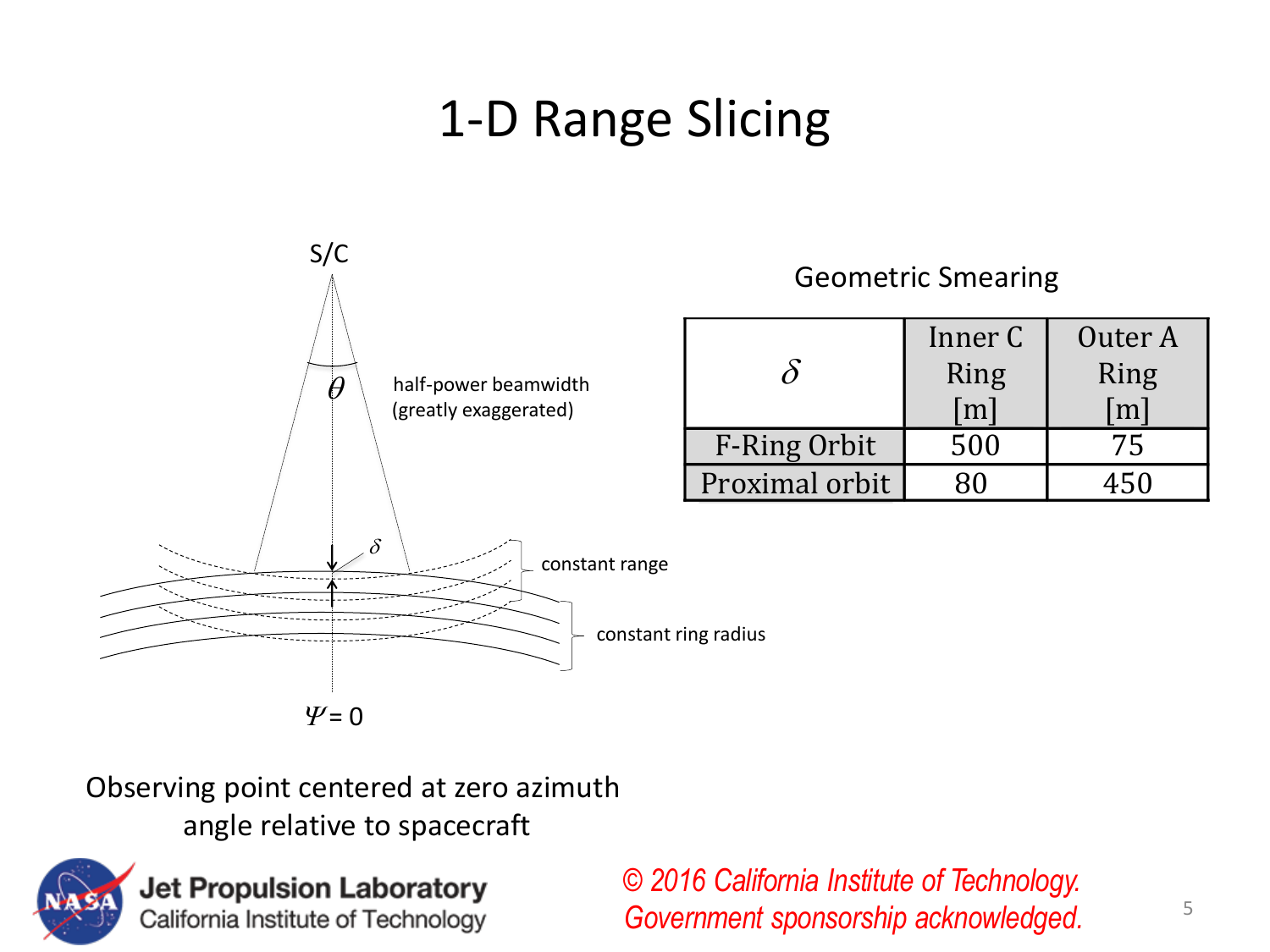# Summary

- Full ring scans (A-C rings) for rev's 276, 277, 282.
	- Achieves radius resolutions of about 4 km while maintaining good measurement quality.
- Rev 260 is highest quality because it carries the observation closest to the ring plane crossing
- Rev 282 uses reverse scan direction to achieve incidence diversity in the A and B rings when combined with Rev 277 using a normal C to A scan.



**Jet Propulsion Laboratory** California Institute of Technology

*© 2016 California Institute of Technology. Government sponsorship acknowledged.*